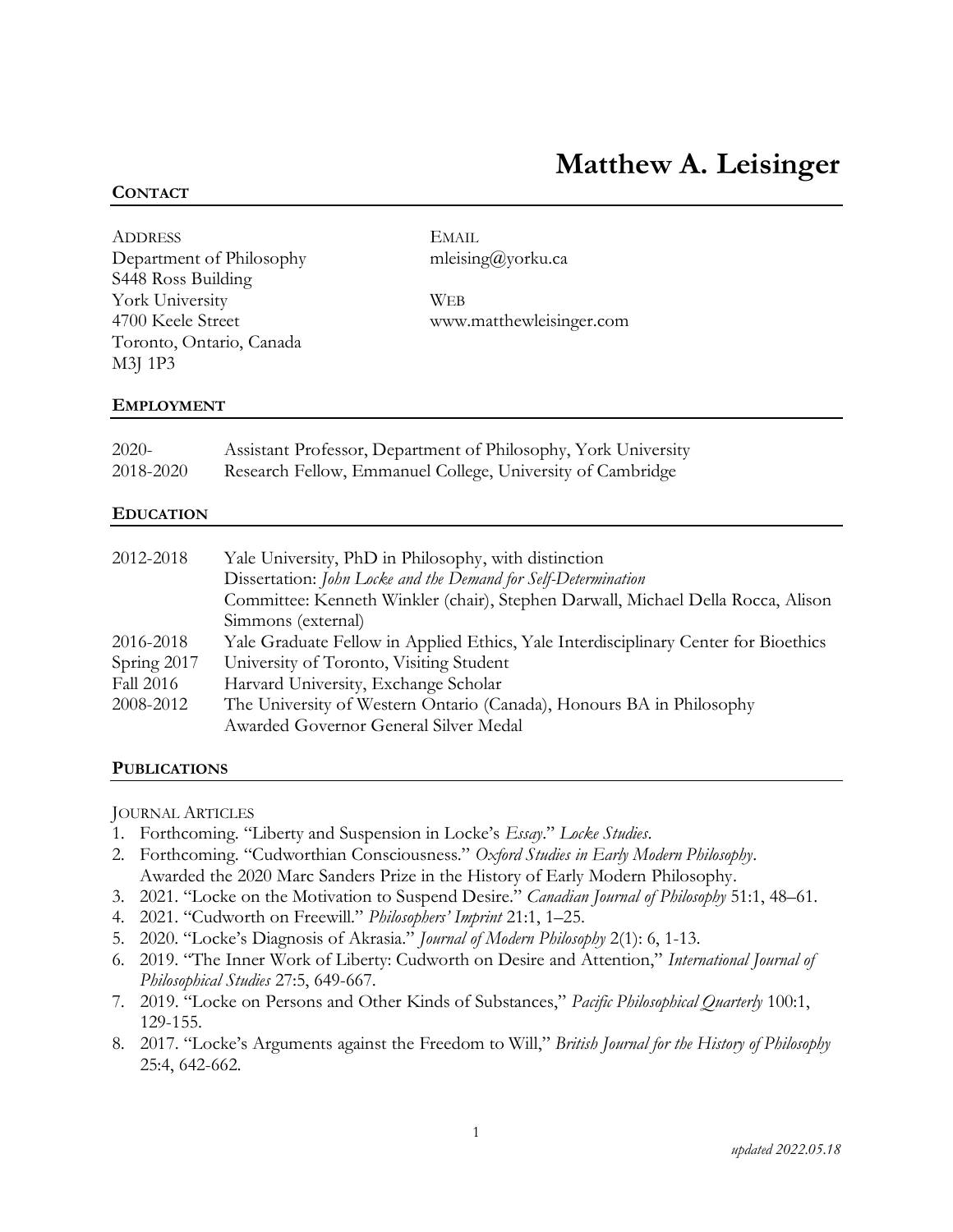# **REVIEWS**

1. 2019. "Locke and Cartesian Philosophy, eds. Philippe Hamou and Martine Pécharman," *Notre Dame Philosophical Reviews* (2019). Retrieved from https://ndpr.nd.edu/news/locke-and-cartesianphilosophy

# INFORMAL WRITING

1. 2019. "Animals, Freewill, and Animal Freewill: A Development in Cudworth's Freewill Manuscripts." *The Cambridge Platonist Research Group*. Retrieved from https://cprg.hypotheses.org/830.

# **PRESENTATIONS**

REFEREED TALKS

- 1. "Ralph Cudworth's Sentimentalism", 18<sup>th</sup> Annual International Society for Neoplatonic Studies, The American College of Greece, June 2021
- 2. "Cudworth's Theory of the Self", Dutch Seminar in Early Modern Philosophy VIII, May 2021
- 3. "Cudworth's Theory of the Self", Princeton-Bucharest Seminar in Early Modern Philosophy, March 2021
- 4. "Cudworth on Freewill", 16<sup>th</sup> Annual Atlantic Canada Seminar in Early Modern Philosophy, Dalhousie University, July 2019
- 5. "Cudworth on Freewill", 2019 Finnish-Hungarian Seminar in Early Modern Philosophy, University of Helsinki, June 2019
- 6. "Cudworth on Freewill", Dutch Seminar in Early Modern Philosophy, University of Groningen, May 2019
- 7. "The Role of Desire in Cudworth's Account of Human Agency", Agency in Early Modern Philosophy, University College Dublin, September 2018
- 8. "Locke on the Motivation to Suspend Desire", 15<sup>th</sup> Annual Atlantic Canada Seminar in Early Modern Philosophy, Dalhousie University, July 2018
- 9. "Locke's Gatekeeper", The 8<sup>th</sup> Margaret Dauler Wilson Philosophy Conference, SUNY Buffalo, June 2018
- 10. "Locke and the Possibility of Self-Control", 2018 Annual Congress of the Canadian Philosophical Association, Université du Quebec à Montreal, June 2018
- 11. "The Gatekeeper of the Will: On Locke's Claim that Judgment and Desire Both Determine the Will", 2017 Annual Congress of the Canadian Philosophical Association, May 2017
- 12. "Locke on Persons and Substance-Mode Composites", Dutch Seminar in Early Modern Philosophy IV, University of Groningen, February 2017
- 13. "Cudworth on Personality", Personal Identity in the History of Philosophy, University of Melbourne, August 2016
- 14. "Locke, Cudworth, and the Vulgar: What's Wrong With Really Distinct Faculties?", 13<sup>th</sup> Annual Atlantic Canada Seminar in Early Modern Philosophy, Dalhousie University, July 2016
- 15. "Cudworth on Reason and Moral Knowledge", The 7<sup>th</sup> Margaret Dauler Wilson Philosophy Conference, Northern Arizona University, June 2016
- 16. "Cudworth on Reason and Moral Knowledge", Scottish Seminar in Early Modern Philosophy VII, University of St. Andrews, May 2016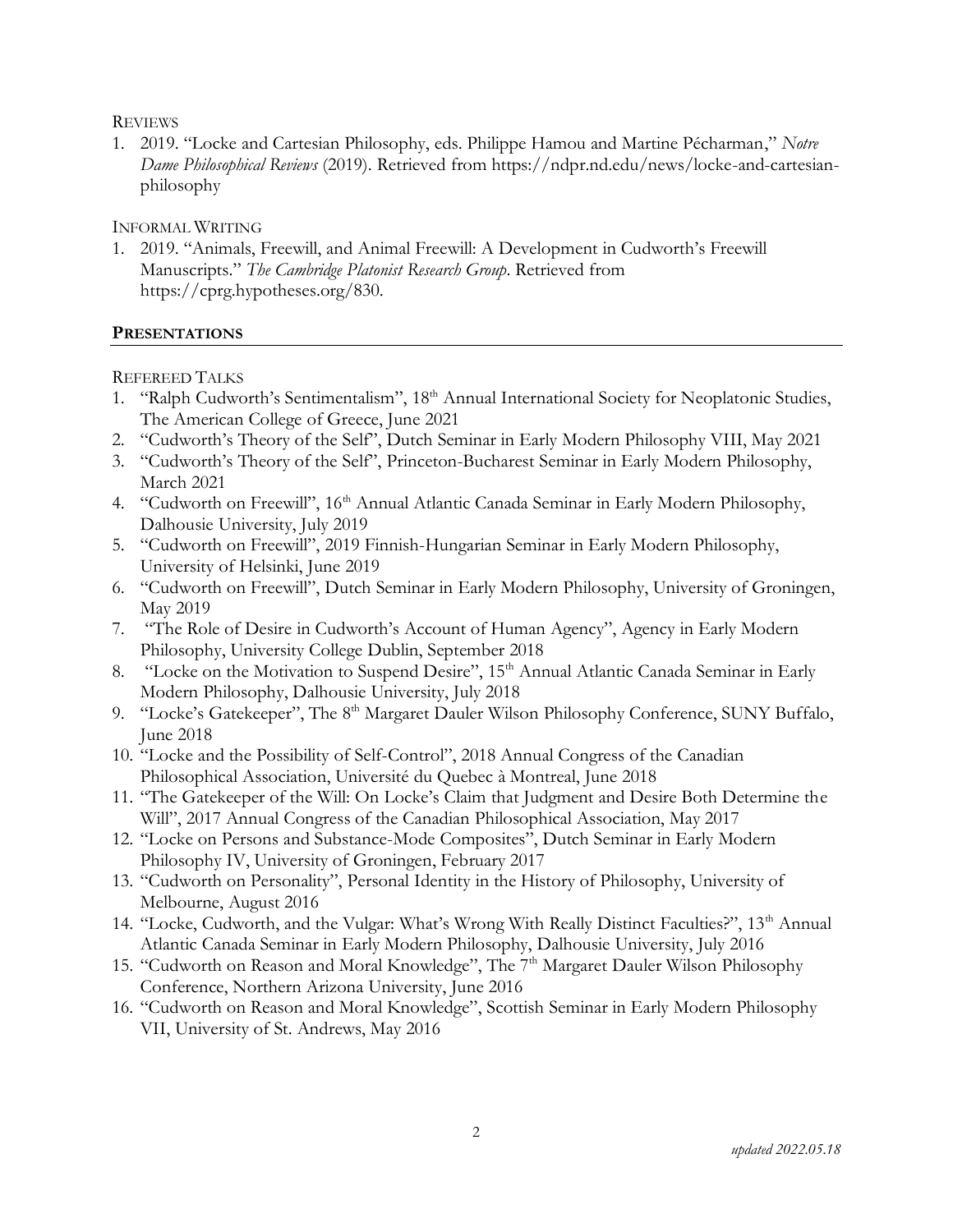INVITED TALKS

- 1. "Cudworth on Consciousness and the Self", Workshop on Topics in Early Modern Moral Philosophy and Moral Psychology, University College Dublin, February 2020
- 2. "Ralph Cudworth and the Structure of Personhood", Royal Institute of Philosophy Lecture, Keele University, November 2019
- 3. "Cudworth on Freewill: A More Plausible Libertarianism?", Cambridge Platonism and the Origin of the Philosophy of Religion, Ruhr-Universität Bochum, May 2019
- 4. "Ralph Cudworth's Epistemology of Love", The Ontology of Love, University of Cambridge, April 2019
- 5. "Cudworth on Freewill", Department Colloquium, York University, April 2019
- 6. "Ralph Cudworth on Freewill (and the Compatibility of Freewill and Divine Grace)", The D Society, University of Cambridge, March 2019
- 7. "Locke on Persons, Kinds, and Composite Ideas", History of Early Modern Philosophy Working Group, University of Toronto, March 2017
- 8. "Locke on Judgment, Desire, and Weakness of Will", History of Philosophy Works in Progress, Harvard University, November 2016
- 9. "Cudworth on Reason and Moral Knowledge", Harvard-Yale Graduate Workshop in the History of Philosophy, Harvard University, April 2016
- 10. "Reconciling Freedom and Suspension: Locke on freedom of the will and 'the source of all liberty'", Locke Workshop, Yale University, October 2014

INVITED COMMENTS

- 1. On Ruth Boeker, "Locke on Vital Union", Vitalism in Early Modern Philosophy, Emmanuel College, University of Cambridge, March 2019
- 2. On Elisabeth Thorsson, "Revisiting Locke's Thinking Matter: A Third Way?", 2018 Locke Workshop, Mansfield College, University of Oxford, July 2018
- 3. On Elliot Rossiter, "Mixed Modes and Moral Epistemology in John Locke's *Essay concerning Human Understanding*", 2018 Annual Congress of the Canadian Philosophical Association, Université du Quebec à Montreal, June 2018
- 4. On Ruth Boeker, Chapter 2 of *Locke on Persons and Personal Identity*, Book Workshop on *Locke on Persons and Personal Identity* by Ruth Boeker, Columbia University, March 2018
- 5. On Julie Walsh, "Malebranche and the Tension Between Virtue and Goodwill", The Society for Early Modern Philosophy at Yale (SEMPY), November 2015
- 6. On Stephen Darwall, "Cudworth, Shaftesbury, and Leibniz", The Society for Early Modern Philosophy at Yale (SEMPY), October 2015
- 7. On Kenneth Winkler, "The Scope of Sensitive Knowledge", The Society for Early Modern Philosophy at Yale (SEMPY), December 2014
- 8. On Martha Bolton, "Locke on Substance and Identity: a Univocal and Internally Consistent Theory", Locke Workshop, Yale University, October 2014

# **TEACHING**

# YORK UNIVERSITY

*Undergraduate*

- 1. PHIL 2020: Descartes, Spinoza and Leibniz (Fall 2022, Fall 2021, Fall 2020)
- 2. PHIL 2025: Locke, Berkeley and Hume (Winter 2023, Winter 2022, Winter 2021)
- 3. PHIL 2170: Freedom, Determinism and Responsibility (Winter 2023, Winter 2022)